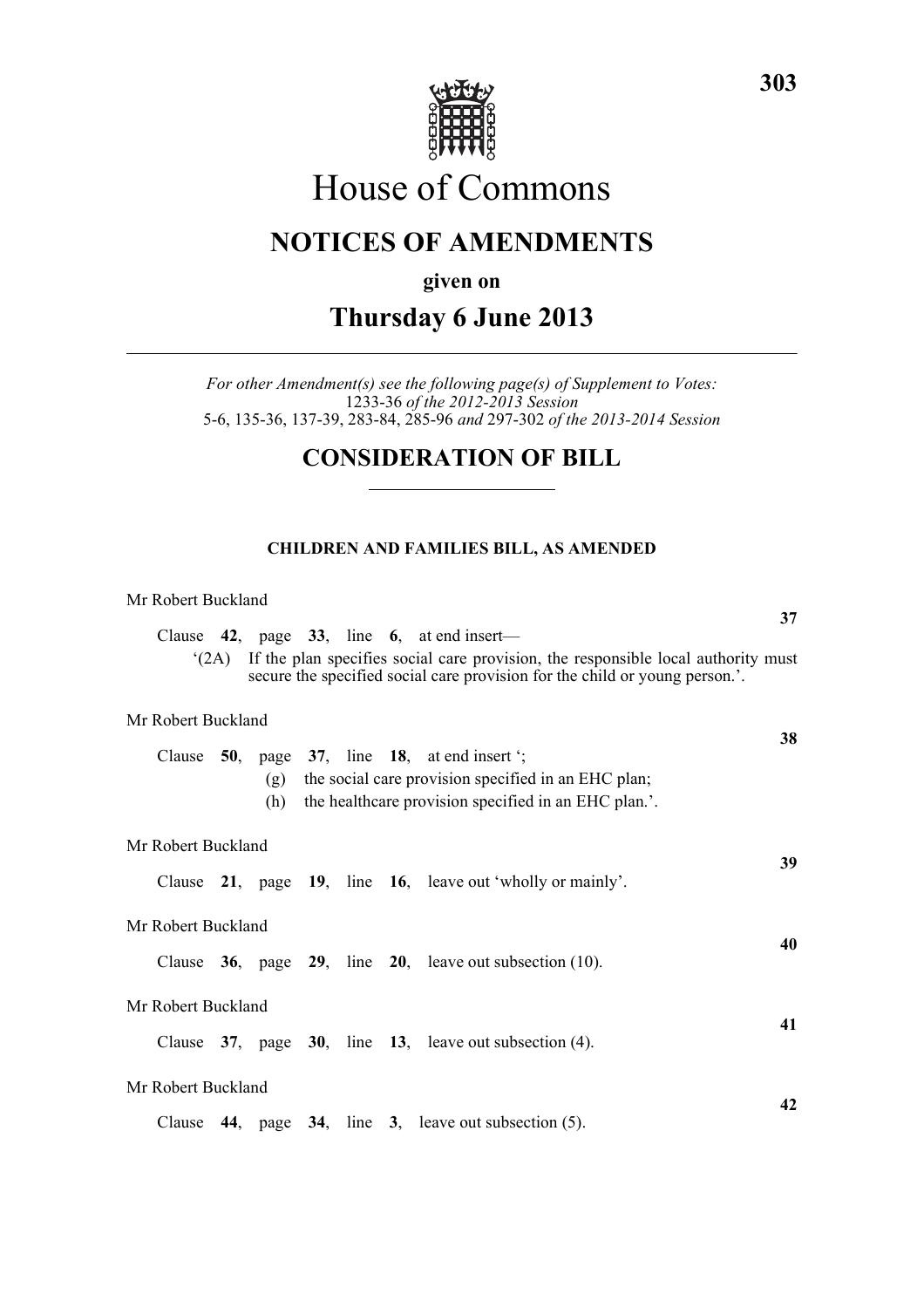# **Children and Families Bill,** *continued*

| Mr Robert Buckland                                                                                                                                                                                                                                                                                                                                                                      |
|-----------------------------------------------------------------------------------------------------------------------------------------------------------------------------------------------------------------------------------------------------------------------------------------------------------------------------------------------------------------------------------------|
| 43<br>Clause $45$ , page $34$ , line $37$ , leave out subsection (4) and insert—<br>In forming an opinion for the purposes of this section in relation to a young person<br>(4)<br>aged over 18, a local authority must have regard to his or her age.'.                                                                                                                                |
| Mr Robert Buckland                                                                                                                                                                                                                                                                                                                                                                      |
| 44<br>Clause 37, page 30, line 8, leave out from 'provision' to end of line 10 and insert<br>'required by the child or young person.'.                                                                                                                                                                                                                                                  |
| Mr Robert Buckland                                                                                                                                                                                                                                                                                                                                                                      |
| 45                                                                                                                                                                                                                                                                                                                                                                                      |
| Clause $38$ ,<br>page $30$ , line $35$ , at end insert—<br>an institution of higher education which the young person has accepted<br>(g)<br>an offer from.'.                                                                                                                                                                                                                            |
| Mr Robert Buckland                                                                                                                                                                                                                                                                                                                                                                      |
| 46<br>Clause $27$ , page $22$ , line 3, at end insert—                                                                                                                                                                                                                                                                                                                                  |
| If the education and care provision provided as part of the local offer is deemed<br>(2A)<br>insufficient to meet the needs of children and young people under subsection (2),<br>a local authority must-<br>publish these findings;<br>(a)<br>improve that provision until it is deemed sufficient by—<br>(b)<br>those consulted in subsection $(3)$ ; and<br>(i)<br>Ofsted.'.<br>(ii) |
| Mr Robert Buckland                                                                                                                                                                                                                                                                                                                                                                      |
| 47<br>Page 48, line 35, leave out Clause 69.                                                                                                                                                                                                                                                                                                                                            |
| Mr Robert Buckland<br>48                                                                                                                                                                                                                                                                                                                                                                |

Clause **72**, page **49**, line **46**, leave out from 'education,' to end of line 1 on page 50.

# Jeremy Corbyn

Clause **10**, page **9**, line **16**, at end insert 'unless in the view of the court it is unreasonable to do so'.

# Jeremy Corbyn

Clause **11**, page **10**, line **10**, at end insert—

'(2B) Involvement shall mean, but is not limited to, direct contact with a child by any means including supervised contact, indirect contact with a child by any means including letters or telephone or receiving information about a child from the other parent or a third party.'.

**49**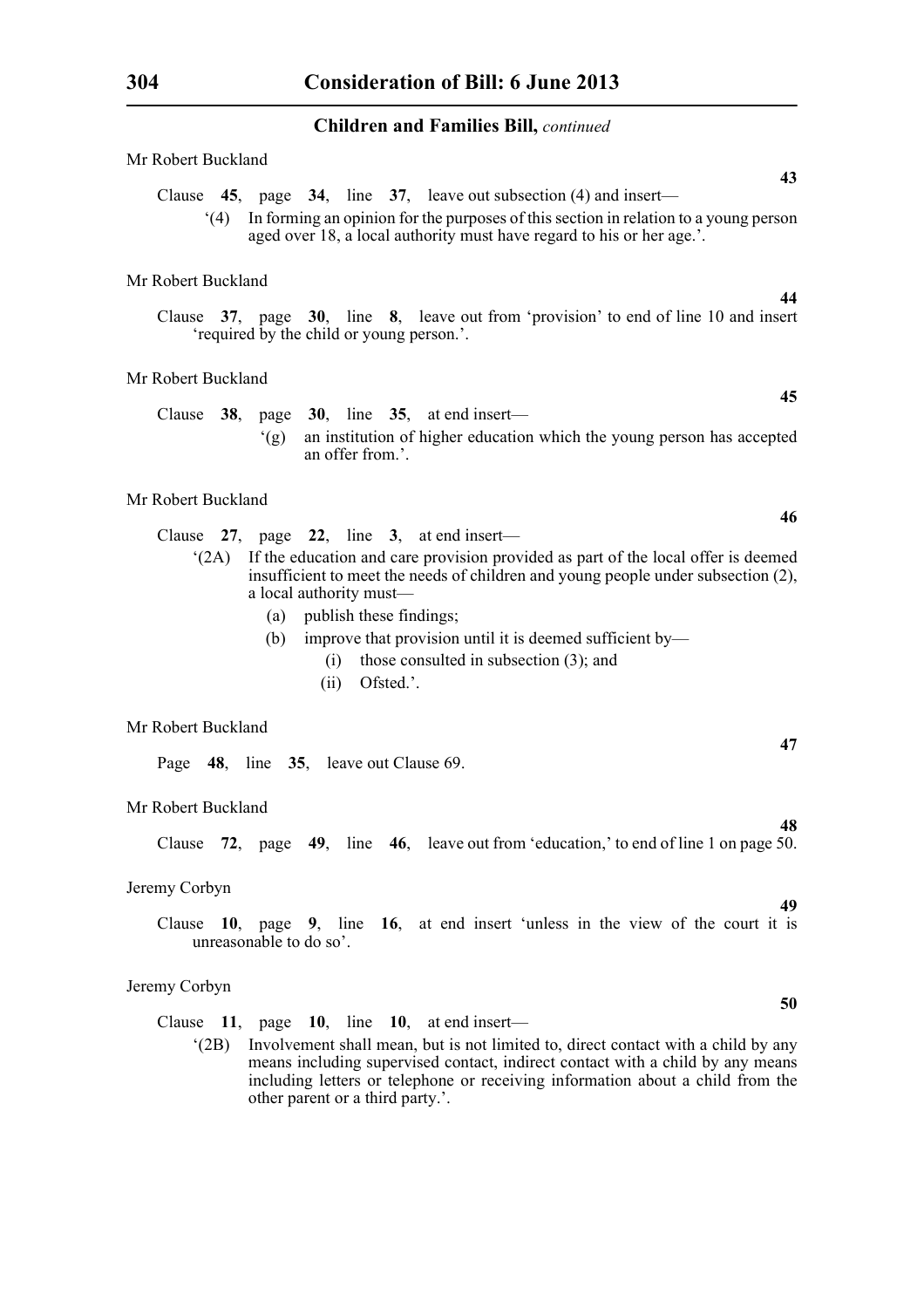#### **Children and Families Bill,** *continued*

#### Jeremy Corbyn

- Clause **12**, page **10**, line **35**, at end add—
	- '(5) A child arrangements order that provides for a child to reside with a particular person is to be interpreted as granting rights of custody to that person.'.

#### Jeremy Corbyn

Clause **14**, page **13**, line **8**, after 'issued', insert 'unless in the view of the court it would be in the best interests of the child to set a different timetable'.

#### Jeremy Corbyn

Clause **15**, page **15**, line **6**, at end insert 'but may do so when any matter is brought to the court's attention by the child's guardian'.

*Inclusive and accessible education, health and social care provision*

#### Mr Robert Buckland

To move the following Clause:—

- '(1) In exercising a function under Part 3, a local authority and NHS bodies in England must promote and secure inclusive and accessible education, health and social care provision to support children, young people and their families.
- (2) Regulations will set out requirements on an authority and its partner NHS commissioning bodies to promote and secure inclusive and accessible education, health and social care provision in its local area, in particular through—
	- (a) the planning;
	- (b) the design;
	- (c) the commissioning or funding;
	- (d) the delivery; and
	- (e) the evaluation of such services.'.

*Information sharing about live births*

#### Andrea Leadsom Craig Whittaker

To move the following Clause:—

- '(1) NHS trusts should make arrangements to share with local authorities records of live births to parents resident in their area, to be used by the local authority for the purposes of identifying and contacting new families through children's centres and any other early years outreach services it may operate.
- (2) The Secretary of State must, within a period of six months of Royal Assent to this Act, bring forward regulations placing consequential requirements on trusts and local authorities in exercising their duty under subsection (1), including, but not limited to—
	- (a) the format of arrangements made;
	- (b) the safeguarding of information;

# **NC22**

**52**

**53**

**NC21**

**51**